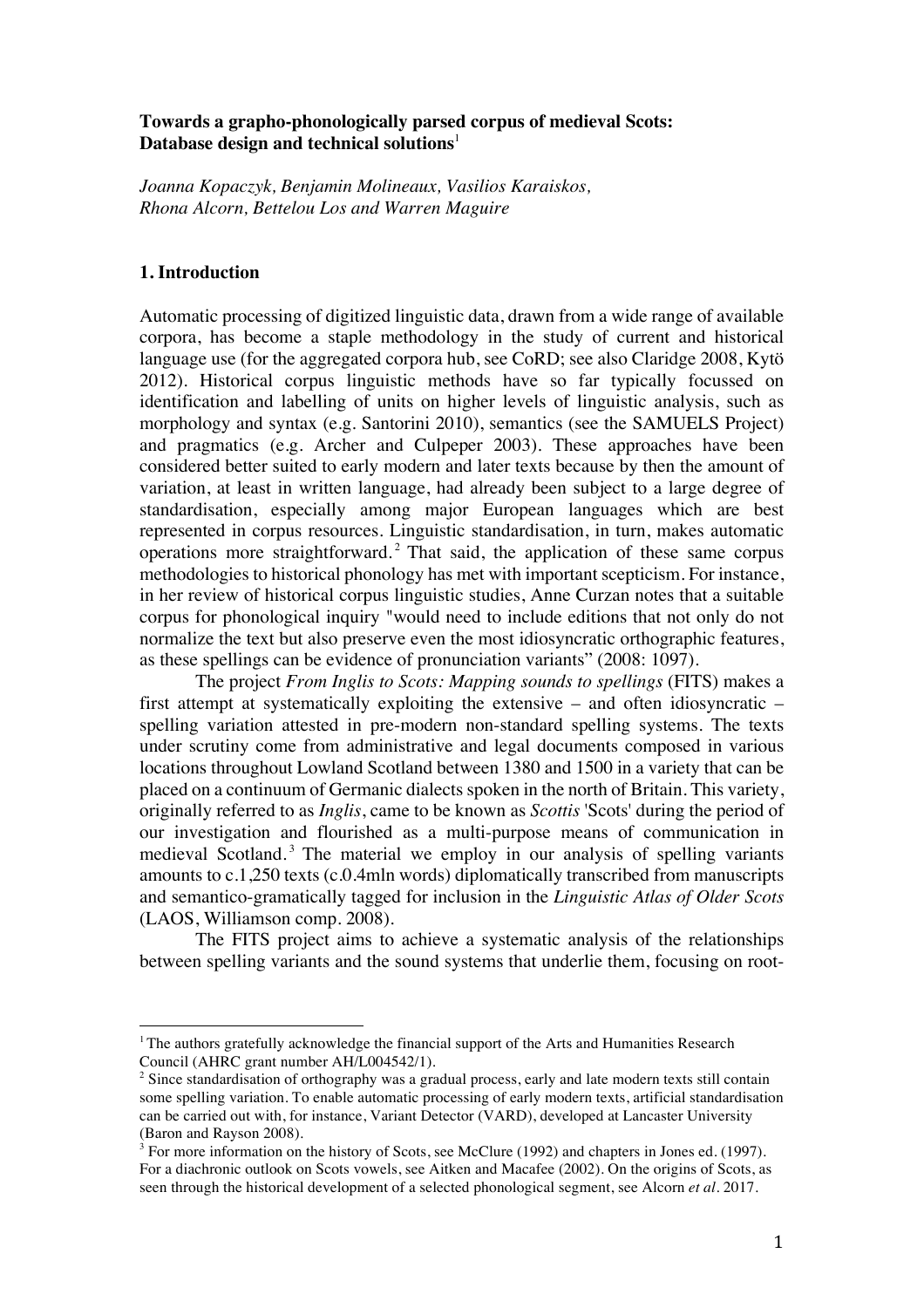morphemes of Germanic origin. The user of the freely available, fully searchable online database produced by the project will be able to find answers to questions such as:

- What sound(s) did the digraph <ch > represent in 15th-century Scots?
- When and where is theta-hardening  $([\theta] > [t])$  attested in early Scots spellings?
- What are the reflexes of Old English /f/ in Scots?

The process of data entry has been carefully planned out with exactly such questions in mind. This paper presents the methodological and technical decisions undertaken in order to construct a database of synchronic relationships between orthographic variants and underlying sounds. <sup>4</sup> We begin by defining the grapho-phonological unit, and placing it within the theoretical literature on historical sound-spelling mappings. After this, we introduce the concept of grapho-phonological parsing, i.e. the resolution of individual word forms into sequences of sound values, which are then recorded in the FITS database. We then describe the design of the database and of its data-entry form, developed to record certain contextual information to assist with the interpretation of the synchronic relationships we capture. The resulting aggregated data, we will show, enables us to recover complex relationships between specific spelling choices and their most plausible sound values in any given phonotactic, morphological or lexical context. To illustrate the solutions adopted, we consider the sound-to-spelling mappings of two units in our corpus:  $\langle$ ch $>$  and its associated sound values, and  $\lceil \int$  and its associated graphemes.

# **2. Methods and theoretical underpinnings**

 

## *2.1 A grapho-phonological unit: Layers of interpretation*

The framework within which we analyse spelling variation and its phonic significance is based around the taxonomic notion of the *littera* (Laing 1999, Laing and Lass 2003, 2005, 2009; Lass and Laing 2010, 2012). <sup>5</sup> This concept originates in an antique and medieval understanding of writing systems (Donatus, *Ars Maior*), which brings together several layers of interpretation of the "markings" on the page. We assume that these "markings" were made by scribes "capable of sophisticated and subtle linguistic analysis" (Laing and Lass 2003: 258), so we expect there to be a systematic connection – albeit not necessarily a one-to-one match – between orthographic choices and the underlying sound system(s). To situate the principles of the medieval notion of the *littera* in modern linguistics terms, we prefer to conceptualize it as a constellation of relationships involving: a grapheme, a set of one or more sounds, and a set of written manifestations (allographs). Two such constellations can be gleaned from Figure 1: one consisting of the relationship between the grapheme  $\langle z \rangle$  ('yogh') as it appears in <sup>ʒ</sup> *er(e)* 'year' and *ʒerli* 'yearly' and the sound value [j], and the other between the same grapheme and the sound value [z] in *l(ett)reʒ* 'letters'.

<sup>&</sup>lt;sup>4</sup>The FITS project also seeks to outline the diachronic dimension of sound change, as reflected in variant spellings. This aspect falls outside the scope of the present paper.

<sup>&</sup>lt;sup>5</sup> For a detailed discussion of the *littera* as applied to medieval English manuscripts, see especially Laing (1999) and Laing and Lass (2003). These authors draw inspiration from Benediktsson's (1972) discussion of medieval orthographic theory and use the notation developed by Benskin (1997) for *litterae* (graphemes), *potestates* (sound values) and *figurae* (allographs).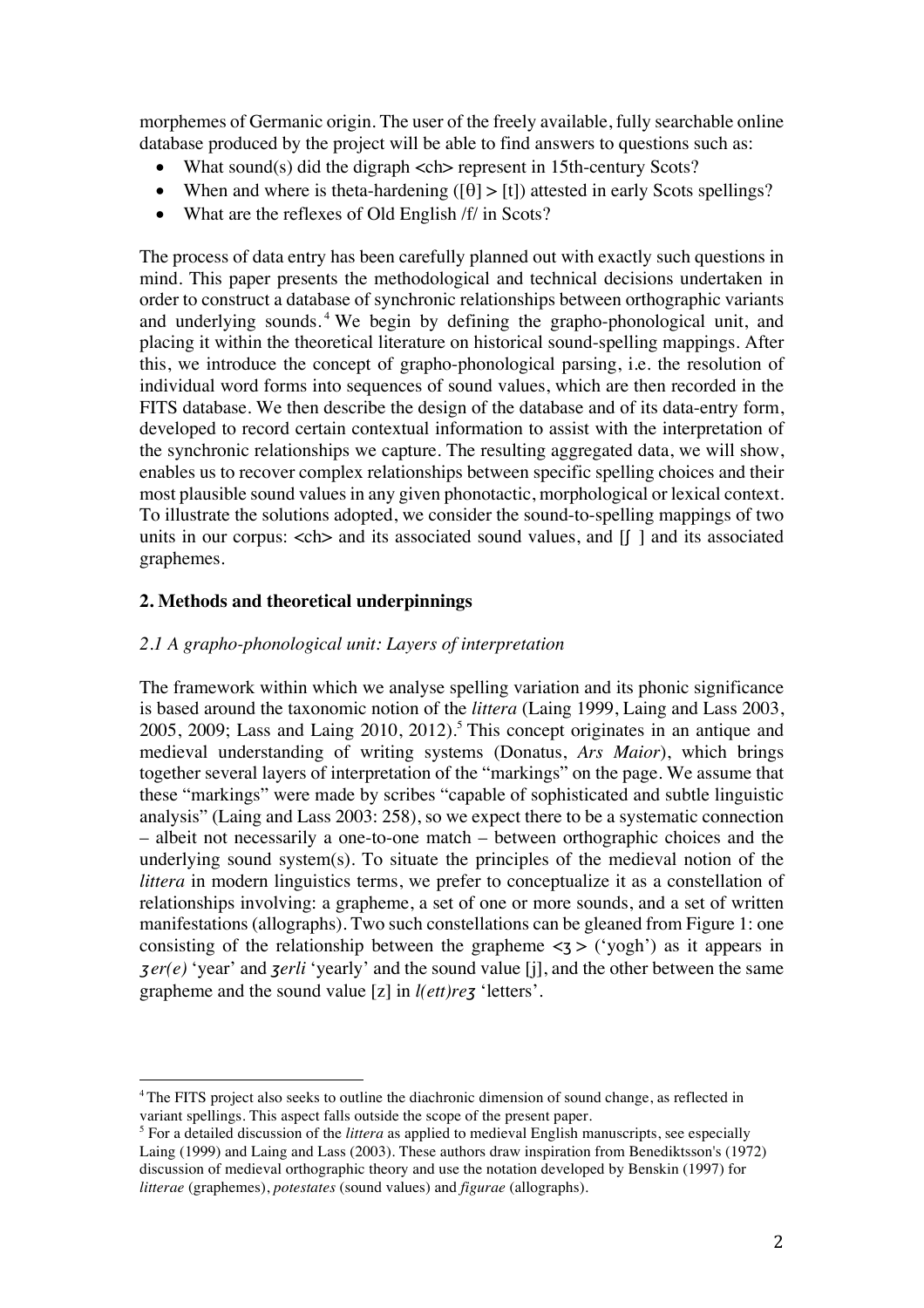



### *2.2 Grapho-phonological parsing*

 

The FITS project resolves each variant spelling through *grapho-phonological parsing*. Essentially, the procedure involves breaking up each form into a sequence of graphemic units and assigning each unit a suggested underlying sound value on the basis of:

- (1) spelling variation across the corpus,
- (2) what we know about the sounds of mediaeval Scots (e.g. based on Aitken and Macafee 2002 and Johnston 1997),
- (3) what we know about the sounds of the preceding and following stages of the language,
- (4) general theories of sound change and language change.

We thus make informed judgements in the same way as similar projects such as the *Linguistic Atlas of Early Medieval English*, that is to say: "our reconstructions are well enough supported so that if a responsible phonetician equipped with a time machine were able to hear the items represented, the symbol in question would be a reasonable transcriptional response" (Lass and Laing 2013: §2.4.2). Following Laing and Lass (2003: 268), we use the square brackets to represent "poorly resolved broad phonetic realizations", which is a consequence of historical phonology having orthography, rather than acoustic data, as its point of departure.

We thus establish a network of relationships between the graphemic units attested in our corpus and their plausible underlying sounds, starting with individual tokens to establish patterns across the entire data set. As Figure 1 shows, graphemes and sound values need not display a one-to-one match; indeed, they seldom do (see e.g. Venezky 1967, Bann and Corbett 2015, Alcorn *et al*. 2017). More often than not we are faced with substitution sets (Laing 1999, Laing and Lass 2003: 259-260, 262-263).<sup>6</sup> A

<sup>6</sup> Laing and Lass (2003) develop the notions of Litteral, Potestatic and Figural Substitution Sets (LSS, PSS and FSS). Our sets are based on the same principle but our nomenclature is rooted in modern linguistic concepts.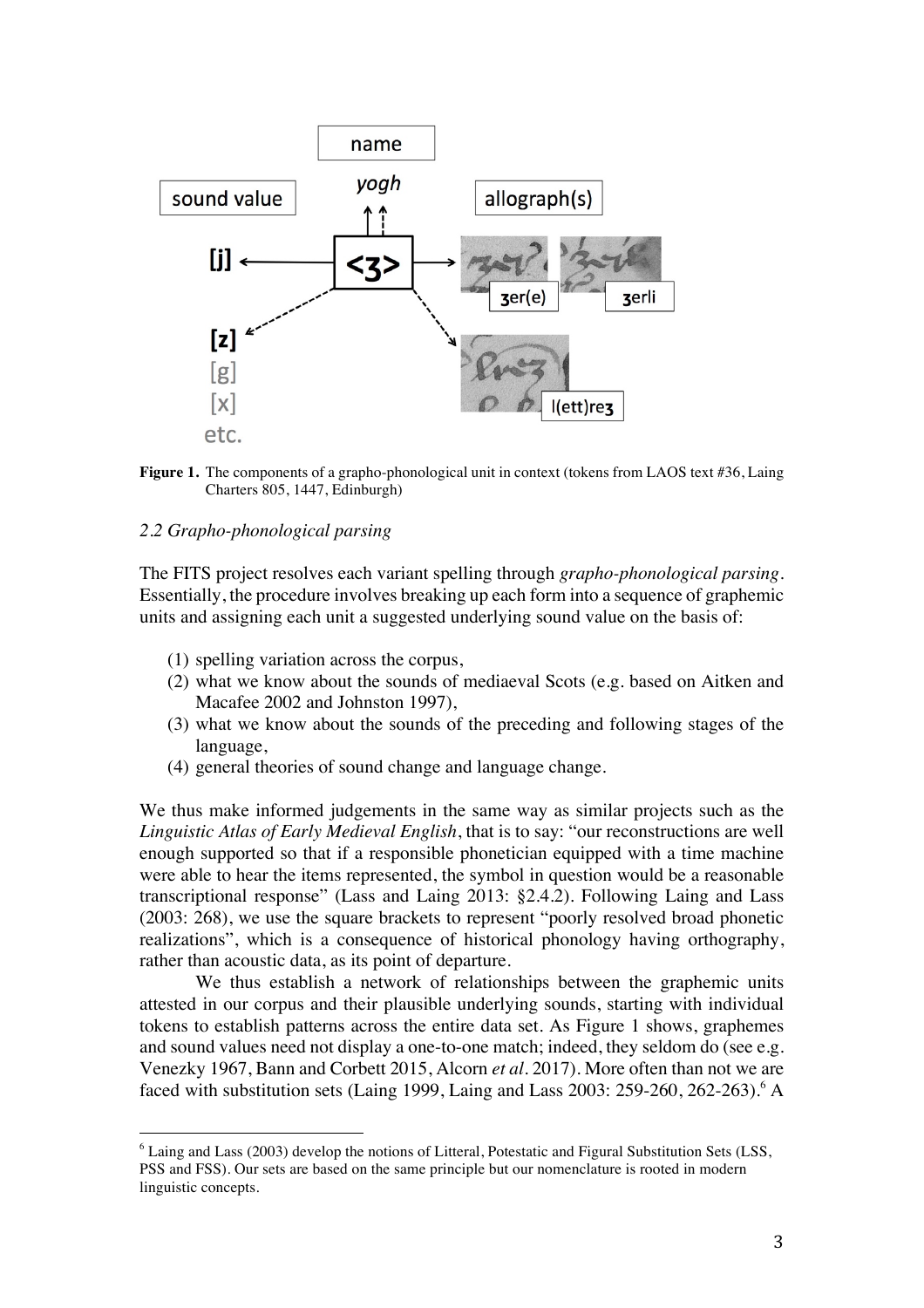sound substitution set (SS set) identifies each of the sounds we associate with a specific grapheme (see §3.1), while a graphemic substitution set (GS set) identifies each of the graphemes we associate with a particular sound (see  $\S 3.2$ ).<sup>7</sup> The challenge lies in the fact that many sounds and graphemes belong to more than one set. For instance,  $\langle 3 \rangle$ is a member of the GS set for  $[i]$ , as in  $\leq$  ere $>$  'year', but it also belongs to the GS set for  $[x]$ , as in  $\langle \text{burg } \rangle$  'burgh'.  $\langle \text{div } \rangle$ , on the other hand, belongs to the GS set for  $[i]$ , as in  $\epsilon$ iere 'year', but not to the GS set for [x]. In the FITS capture tool, we provide ways to reconstruct GS and SS sets and establish the types and extent of such overlaps.

# *2.3 FITS: A database perspective*

 

Using a static version of LAOS we organise our analysis in a relational database. A schematic diagram of the database structure is shown in Fig. 2, where each box corresponds to a database table.



**Figure 2.** Database diagram of the grapho-phonological analysis for FITS

The LAOS data (see the shaded circle in Fig. 2) is equipped with various pieces of information required for the production of its associated linguistic atlas. The FITS data is derived from LAOS and is organised in a semi-hierarchical fashion, from *morphemes*, to *forms* (morpheme spellings and their attestations), to the *graphemes* and *sound values* that these spellings are resolved into. The basic unit of the FITS analysis is the root morpheme, indicated by braces, i.e.  $\{ \}$ , and identified by its *label*,<sup>8</sup> its *grammatical context marker* (GCM), <sup>9</sup> and its corresponding *LAOS lexel*<sup>10</sup> (Table 1).

<sup>7</sup> For palaeographic investigations into the actual shapes of graphemes in a given scribal hand, we propose allographic substitution sets (AS sets) (see Fig. 1), although the study of allographs falls outside the FITS project.

<sup>8</sup> In general, the label for a given Scots morpheme is its present-day English cognate, partly because we expect most users to be familiar with Standard English, and partly because present-day reflexes of 15C Scots morphemes may be lacking or have no standard spelling. Where no present-day English equivalent is available, the Scots form is used as a label, using its citation form in the *Dictionary of the Scots Language*.

<sup>&</sup>lt;sup>9</sup> As FITS needs less detailed grammatical information than a dialectal atlas, we have compacted 1,143 LAOS grammatical labels ('grammels') into 69 GCMs to describe the particular grammatical context of each token. In Table 1: *vps11*=1sg present, *vpt*=past tense, *vpsp*=present participle, *n*=noun.

 $10$  A lexel is a present-day gloss for a form encountered in LAOS texts.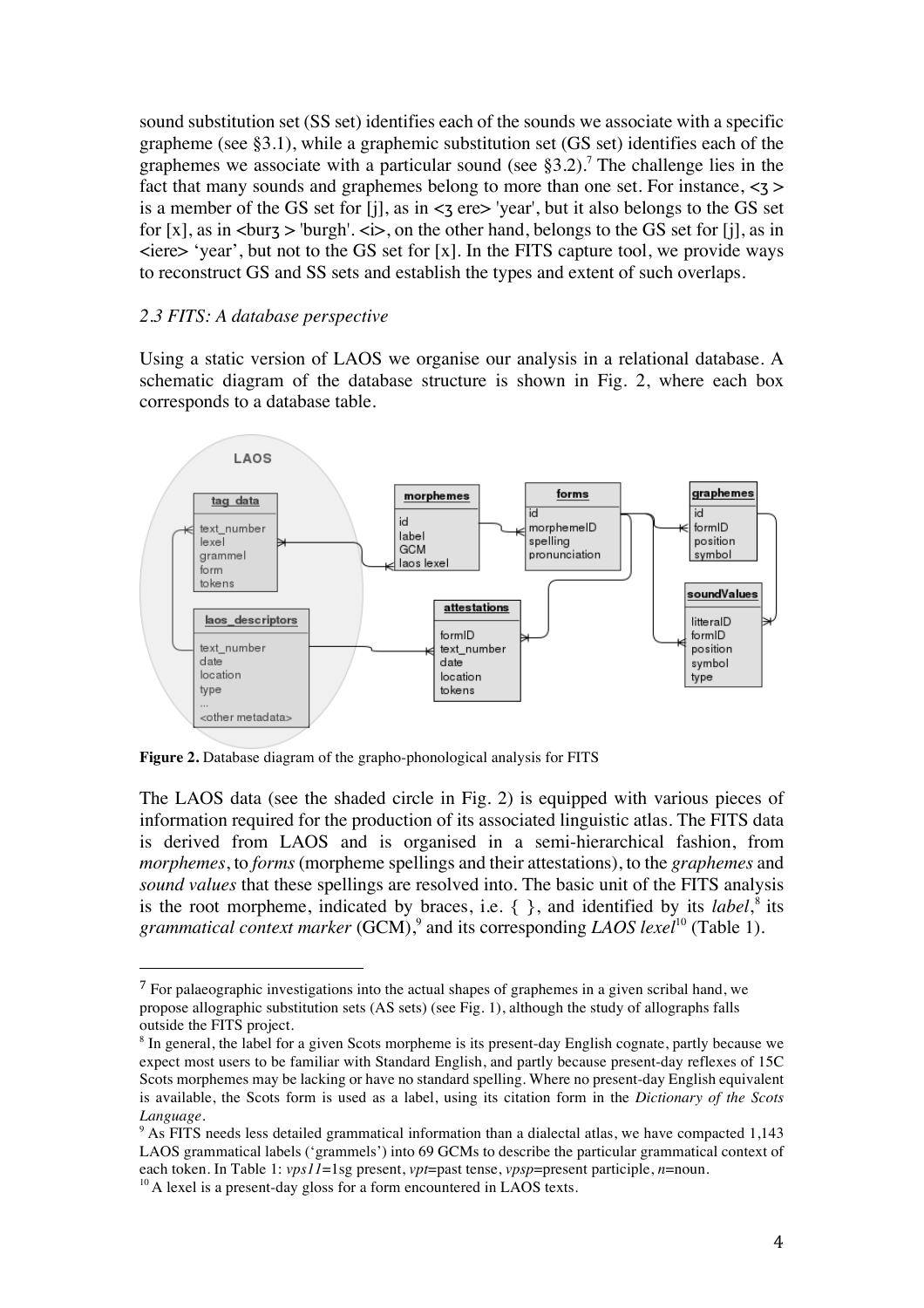| <b>GCM</b><br>label |       | <b>LAOS</b> lexel |  |  |
|---------------------|-------|-------------------|--|--|
| give                | vps11 | give              |  |  |
| give                | vpt   | give              |  |  |
| give                | vpsp  | give              |  |  |
| give                | vpsp  | forgive           |  |  |
| give                | n     | forgive           |  |  |

Table 1. FITS morpheme {give} (selected records)

The attested spelling variants of a morpheme are the 'FITS *forms*'. Table 2 shows some of the attested forms of {give} in first person singular present tense contexts, the first context listed in Table 1. Each row of Table 2 records a spelling variant of the morpheme along with a link to the morpheme's unique identifier. The fields *spelling* and *pronunciation* correspond, respectively, to the LAOS transcription of the manuscript form and to the reconstruction determined by the grapho-phonological parsing procedure (§2.2). Although we provide sound values only for roots, we record the form of any pre- and post-root material (see §2.4) to allow for a systematic interpretation of their influence on the sound substance of the root.

Table 2. FITS forms of the morpheme {give}/vps11

|        | spelling $\langle \rangle$ pronunciation [] | morpheme ID |  |  |
|--------|---------------------------------------------|-------------|--|--|
| gyf    | qıf                                         | 1630        |  |  |
| giffis | $\pi f$ -#infl                              | 1630        |  |  |
| geve   | $q$ e: $v$ - $e$                            | 1630        |  |  |

We then pool together the number of spelling occurrences, date, location and text-type data from the LAOS material, and link that data to an attested form. This is done in the table *attestations* (Fig. 2).<sup>11</sup> The database records for the attestations of the form <gyf> from Table 2 are shown in Table 3.

Table 3. FITS attestations of the form <gyf>

| form ID LAOS | transcription | text ID | text type                       | tokens | vear | location     |
|--------------|---------------|---------|---------------------------------|--------|------|--------------|
| 5720         | <b>GYF</b>    | 364     | charter / quitclaim             | $\Box$ |      | 1425 395 830 |
| 5720         | <b>GYF</b>    | 1236    | book / record / burgh / court 1 |        |      | 1463 323 718 |
| 5720         | <b>GYF</b>    | 1284    | book / record / burgh / court 1 |        | 1468 | 323 718      |

 $11$  Data duplication in the attestations table was introduced to allow for separating the ultimate data source (LAOS) from the FITS-related records.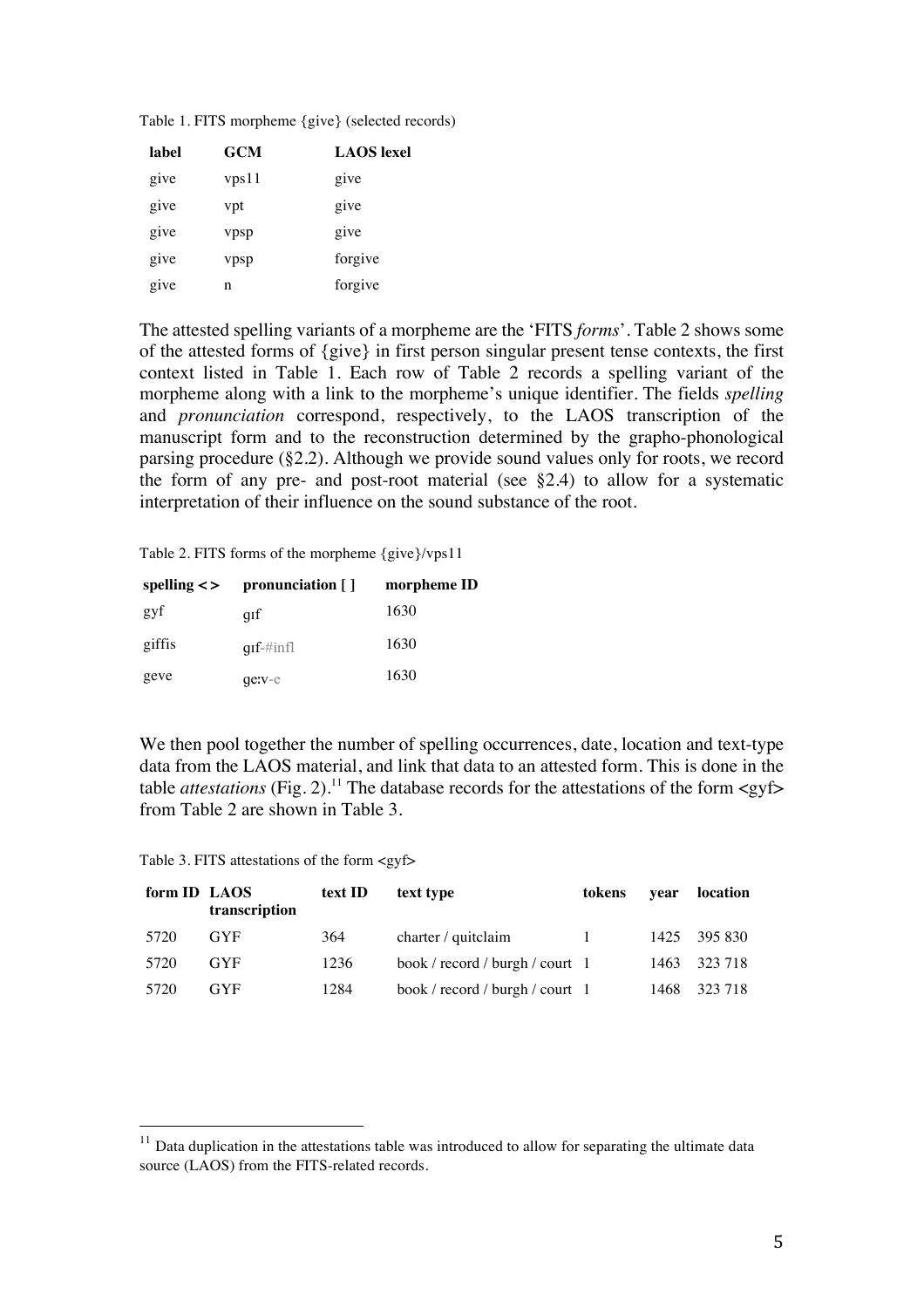Each row links a FITS form (*form ID*) with the text in which it is attested (*text ID*), and shows the number of occurrences in that text (*tokens*). Some textual metadata (*text type, year, location*), <sup>12</sup> as well as the original LAOS transcription complete each record. *2.4 The FITS capture tool*

In order to enter, aggregate, validate and visually inspect data we have designed a custom data capture tool. This is a collection of files and scripts created in HTML5, Javascript, and CSS for the front end, and in PHP for the back-end connection with the database. Fig. 3 shows how metadata from Tables 1-3 is represented in the interface.

| <b>FORM DATA</b>           |       |                                                                                                                                                                                                                  |                           | Analyst<br>JK F                             |
|----------------------------|-------|------------------------------------------------------------------------------------------------------------------------------------------------------------------------------------------------------------------|---------------------------|---------------------------------------------|
| Morpheme label             | give  |                                                                                                                                                                                                                  | <b>LAOS</b> lexel         | give                                        |
| Grammatical context marker | vps11 |                                                                                                                                                                                                                  | LAOS grammel              | vps11, vps11 <n-, td="" vps11<p-<=""></n-,> |
| <b>FITS</b> transcription  | gyf   |                                                                                                                                                                                                                  | <b>LAOS</b> transcription | <b>GYF</b>                                  |
|                            |       |                                                                                                                                                                                                                  |                           | get texts                                   |
| Analysis issues            |       | form :: text :: tokens :: location :: date :: type                                                                                                                                                               |                           |                                             |
| $\mathbf{r}$ for /v/?      |       | GYF :: 364 :: 1 :: 395 830 :: 10/02/1425 :: charter / quitclaim<br>GYF:: 1236:: 1:: 323 718:: 16/07/1463: book / record / burgh / court<br>GYF:: 1284:: 1:: 323 718:: 00/00/1468:: book / record / burgh / court |                           |                                             |

**Figure 3:** FITS capture tool screenshot for FITS form <gyf>

We use the same tool for the grapho-phonological parsing procedure. By recording segmentation separately for spellings and for sounds, we keep both levels of analysis self-contained without losing any interconnectivity. The compilers manually link each sound/grapheme pair and label it either as a stressed vowel (N=nucleus), an unstressed vowel  $(V)$ , or a consonant  $(C)$ . In a FITS form such as  $\langle V \rangle$  =  $\langle V \rangle$ , a past participle form of  $\{give\}$ , the root is divided into three graphemic units (Fig. 4). The initial  $\langle y \rangle$  is interpreted as a C, with an associated consonantal SS set (see §2.2) (including, but not limited, to [g], [ $\delta$ ], [ $\theta$ ], [j]),<sup>13</sup> while the second <y> has a N sound-repertoire (including, but not limited, to  $\lbrack \mathbf{r} \rbrack$ ,  $\lbrack \varepsilon \rbrack$ ,  $\lbrack \varphi \rbrack$ ). Thus we are able to retrieve different sub-sets of sounds for a given grapheme, depending on their position in the root.

The third token of  $\langle v \rangle$  in  $\langle v \rangle$  and  $\langle v \rangle$  does not fall within the root morpheme, so we do not assign it a sound value (if it were a root element, it would have the V repertoire). However, it does get recorded as part of the morphological context in the "trailer" (T) slot. The "leader" (L) and "trailer" (T) slots on the edges of the morpheme (Figs. 4 and 5) capture its morphological and grapho-phonemic contexts, including the presence of trailing abbreviations and final  $\langle e \rangle$ s.<sup>14</sup> In this case, the L-slot is empty, while the T-slot contains the inflectional  $(\# \text{infl})$  suffix  $\langle y \rangle$  =  $\frac{15}{15}$  Note that the content of the T slot may influence the interpretation of the root. Here, the root-final graphemic unit <ff> is interesting as it implies a voiceless sound in an intervocalic context, i.e. where a voiced sound would be expected, historically. The presence of the inflectional

 $12$  Locations in the FITS database are represented by the first three digits of the northings and eastings for each text, as provided by LAOS. Examples of the use of FITS spatio-temporal data to investigate a linguistic feature can be found in Molineaux *et al.* 2016.

<sup>&</sup>lt;sup>13</sup> As the corpus is under development and evolves dynamically as more forms are analysed, our SS and GS sets are not yet necessarily complete.

<sup>&</sup>lt;sup>14</sup> There are three interpretations of final  $\ll$  in 15th-century Scots: (i) a residual schwa in final positions, which is very unlikely by this period unless intended as an archaism (Aitken and Macafee 2002: 69-71); (ii) a diacritic of some kind, most typically a length-marker for the root vowel; (iii) an otiose element without phonological consequence.

<sup>&</sup>lt;sup>15</sup> In this case, the "grapho-phonemic" dropdown is empty.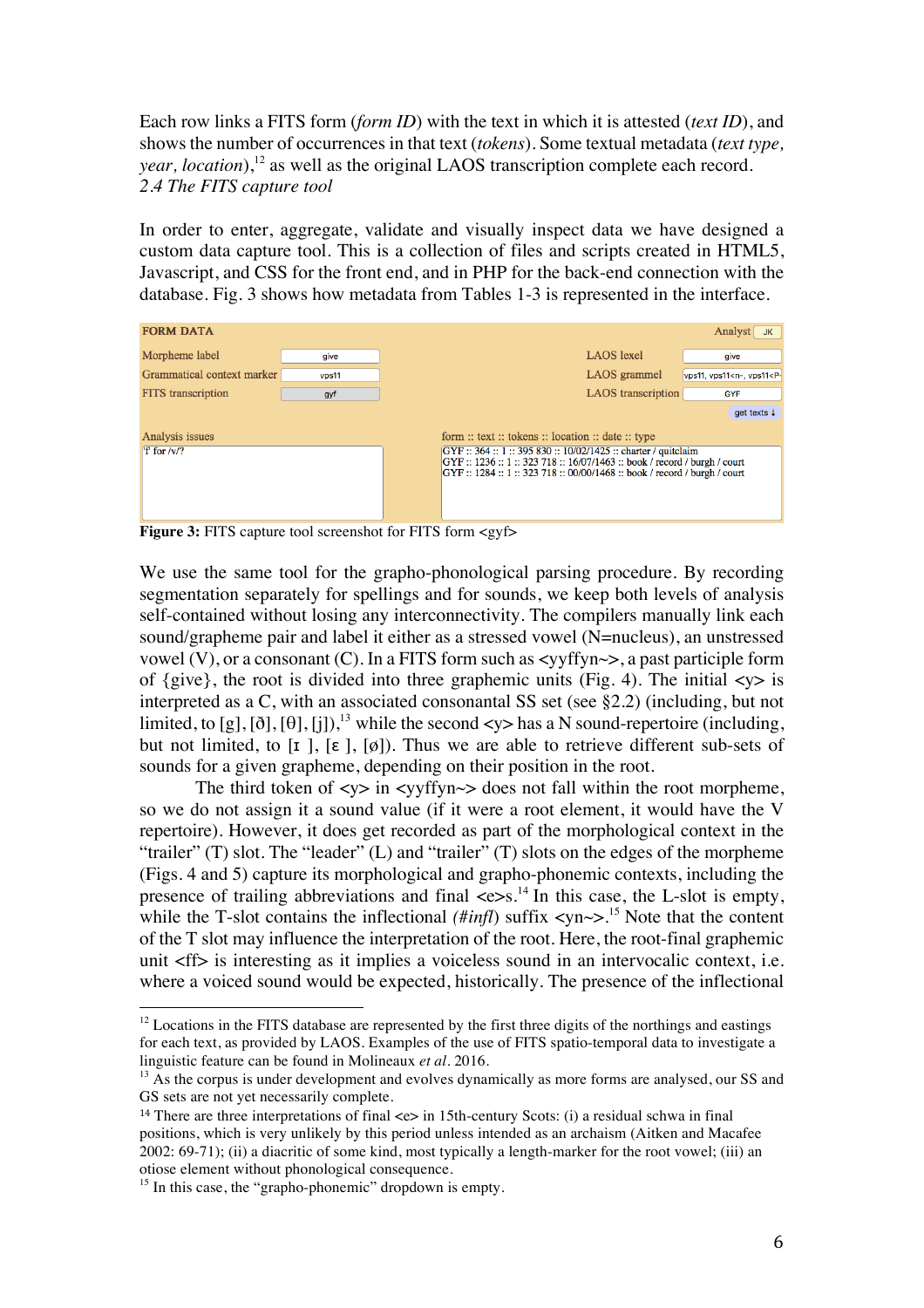material in the T-slot allows us to postulate that Older Scots word-final devoicing of voiced fricatives had, at least in some cases, spread (probably by analogy) into stemfinal, pre-inflectional position (see Johnston, 1997:104, Maguire *et al*., in preparation).



**Figure 4:** Postulated grapheme-to-sound-value equivalences for the form <yyffyn  $\sim$  'given' in the FITS capture tool

Figure 5 presents the analysis of a form of {worth} which uses all the fields in the FITS capture tool. The form occurs in  $\langle pe(n)$ nyworch $\langle es \rangle$ , a plural form of the compound PENNYWORTH. We start by segmenting the root form (<worch>) into its component graphemes, which we then classify by type, i.e. as N, V or C. The root is preceded by another root, {penny}, which we record and classify in L, and followed by a backwards-curving horizontal stroke and plural inflection, which we record and classify in T. The floating frame at the bottom is a custom keyboard for inserting special characters. Further comments on parsing are permitted in the "Analysis issues" freetext box. In this case, an unusual use of <ch> has prompted a comment which we unpack in our discussion of spelling-to-sound mappings below.

| <b>FORM DATA</b>              |                 |                                       |                                                    | Analyst JK                                                             |
|-------------------------------|-----------------|---------------------------------------|----------------------------------------------------|------------------------------------------------------------------------|
| Morpheme label                | worth           |                                       | <b>LAOS</b> lexel                                  | pennyworth                                                             |
| Grammatical context marker    | npl             |                                       | LAOS grammel                                       | np, npl, npl(>R), npl(>R>R                                             |
| FITS transcription            | pe(n)nyworch~es |                                       | <b>LAOS</b> transcription                          | PEnNYWORCH~+ES                                                         |
|                               |                 |                                       |                                                    | get texts $\downarrow$                                                 |
| Analysis issues               |                 |                                       | form :: text :: tokens :: location :: date :: type |                                                                        |
| boundary added, 'ch' for /0/? |                 |                                       |                                                    | PENYWORCH~+ES: : 1779:: 1:: 394 806:: 23/04/1460:: book / record /cour |
|                               |                 |                                       |                                                    |                                                                        |
|                               |                 |                                       |                                                    |                                                                        |
|                               |                 |                                       |                                                    |                                                                        |
| <b>ANALYSIS</b>               |                 |                                       |                                                    |                                                                        |
| type                          | L               | $\equiv$<br><b>EE</b><br>N<br>$=$ $=$ | $=$ $=$<br>$=$<br>$\mathbf{C}$<br>$\mathbf{C}$     | T                                                                      |
| grapheme (littera)            | pe(n)ny         | $\mathbf{o}$<br>w                     | ch<br>T.                                           | $-es$                                                                  |
|                               |                 |                                       |                                                    |                                                                        |
| sound value (potestas)        | Root#           | $+$<br>$\frac{1}{2}$<br>ᅱ<br>w        | $+$<br>$\vert +$<br>$\theta$<br>$\mathbf{r}$ .     | horizStroke+e<br>▼<br>#infl<br>ᅱ                                       |
| $^{+}$                        |                 |                                       |                                                    |                                                                        |
|                               |                 |                                       | $\times$                                           |                                                                        |
| Submit                        |                 | ε<br>I<br>ø<br>$\Theta$               | a<br>C.                                            | open keyboard                                                          |
|                               |                 | $\theta$<br>ð<br>$\mathfrak{g}$<br>æ  | dz<br>$\overline{f}$                               |                                                                        |
|                               |                 | þ<br>$\overline{3}$                   | ß                                                  |                                                                        |
|                               |                 | ę<br>$\eta$<br>ተ                      | $\mathbf{Y}$                                       |                                                                        |
|                               |                 | ±.                                    | x                                                  |                                                                        |

**Figure 5:** FITS capture tool interface with the full analysis of the form  $\langle pe(n)nyword \rangle$ es = FITS morpheme {worth}

Once the analysis is complete and the data is submitted, the tool first validates the data to ensure, for example, that every grapheme has a corresponding sound value, and that no FITS form is saved in the database without its text attestation details (cf. Fig. 3). Following that, the capture tool collects all the data from the web form and either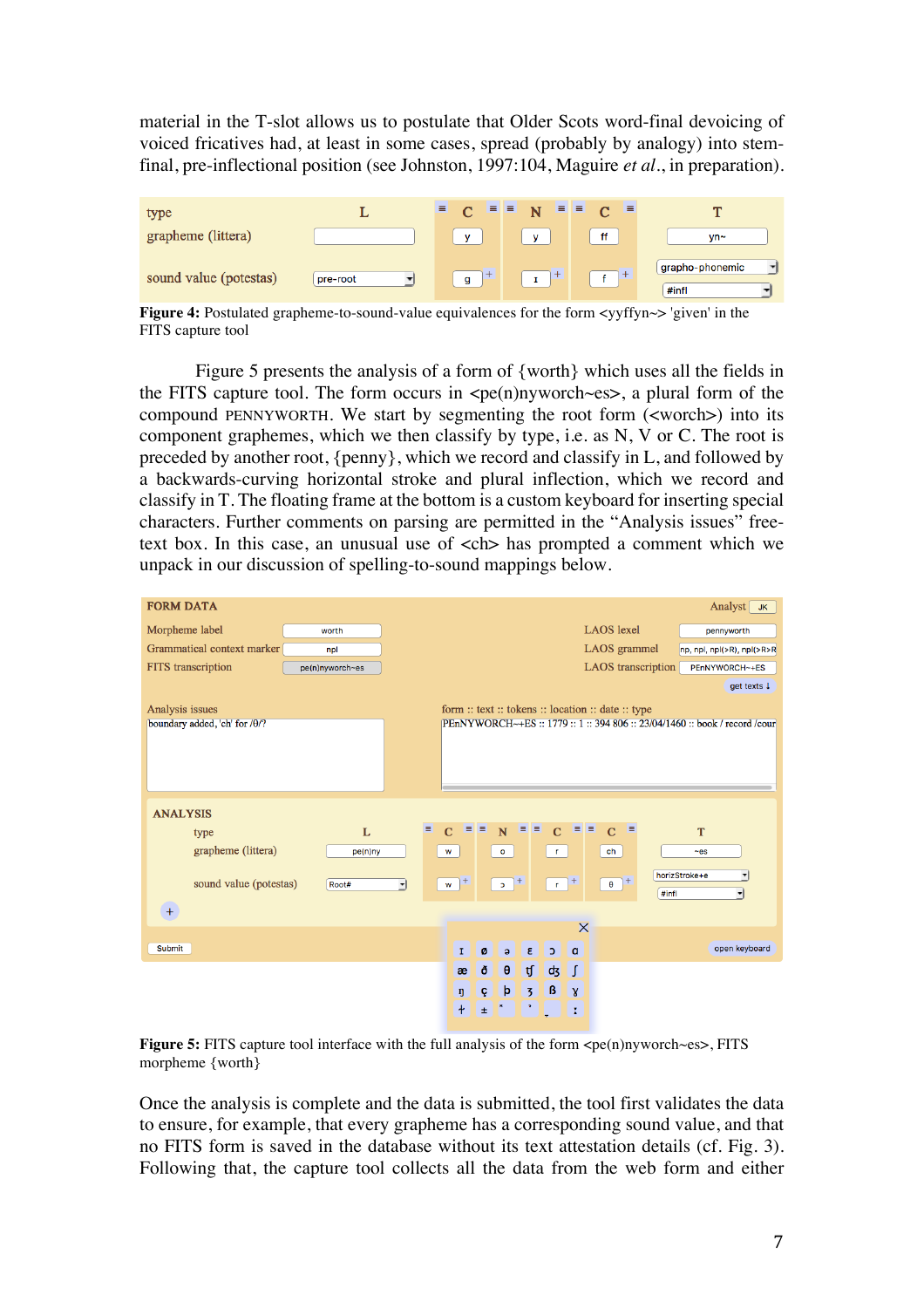creates new records in the database, or identifies previously entered records and updates those accordingly.

# **3. Multi-directional mapping**

# *3.1 Spelling-to-sound mappings*

Our corpus-based approach allows us to establish, quantify and visualise relations between units of sound and their spellings. For example, Figure 6 presents the SS set for the digraph <ch> in the FITS front-end grapho-phonemic visualisation tool. The floating box lists each sound associated with  $\langle$ ch in our analyses and quantifies their frequencies. The visualisation to its left also identifies these associations, but within the entire network of correspondences in our database, and represents relative frequencies by the thickness of the connecting lines (light grey for spelling-to-sound and dark grey for sound-to-spelling).



**Figure 6**: Visualisation of a sound substitution set (SS) for  $\langle$ ch in the FITS database

Figure 6 tells us that the  $\langle$ ch $\rangle$  digraph is most frequently employed to represent [x], as in  $\langle$ richt $\rangle$  'right' ( $\langle$  OE *riht*). The inclusion of [x] as part of the SS set for  $\langle$ ch $\rangle$  is supported by its continued use in present-day Scots dialects, and by the use of  $\langle$ ch > for [x] in non-Germanic words, e.g. in fifteenth-century forms of Gaelic *loch*. The second most frequent value of  $\langle$ ch $\rangle$  is [ $\theta$ ], as in  $\langle$ worch $\rangle$  (cf. Fig. 5). Use of  $\langle$ ch $\rangle$  for [ $\theta$ ] may be due to similarity, in some scribal systems, between the shapes of  $\lt$  and  $\lt$  and  $\lt$ page, such that the two became interchangeable in certain positions. Front-end users will also be able to investigate less frequent mappings throughout the database.

## *3.2 Sound-to-spelling mappings*

The mirror image of a SS set, a GS set, can also be produced following these principles. As an example, consider a GS set for  $\lfloor \int \rfloor$  in Figure 7.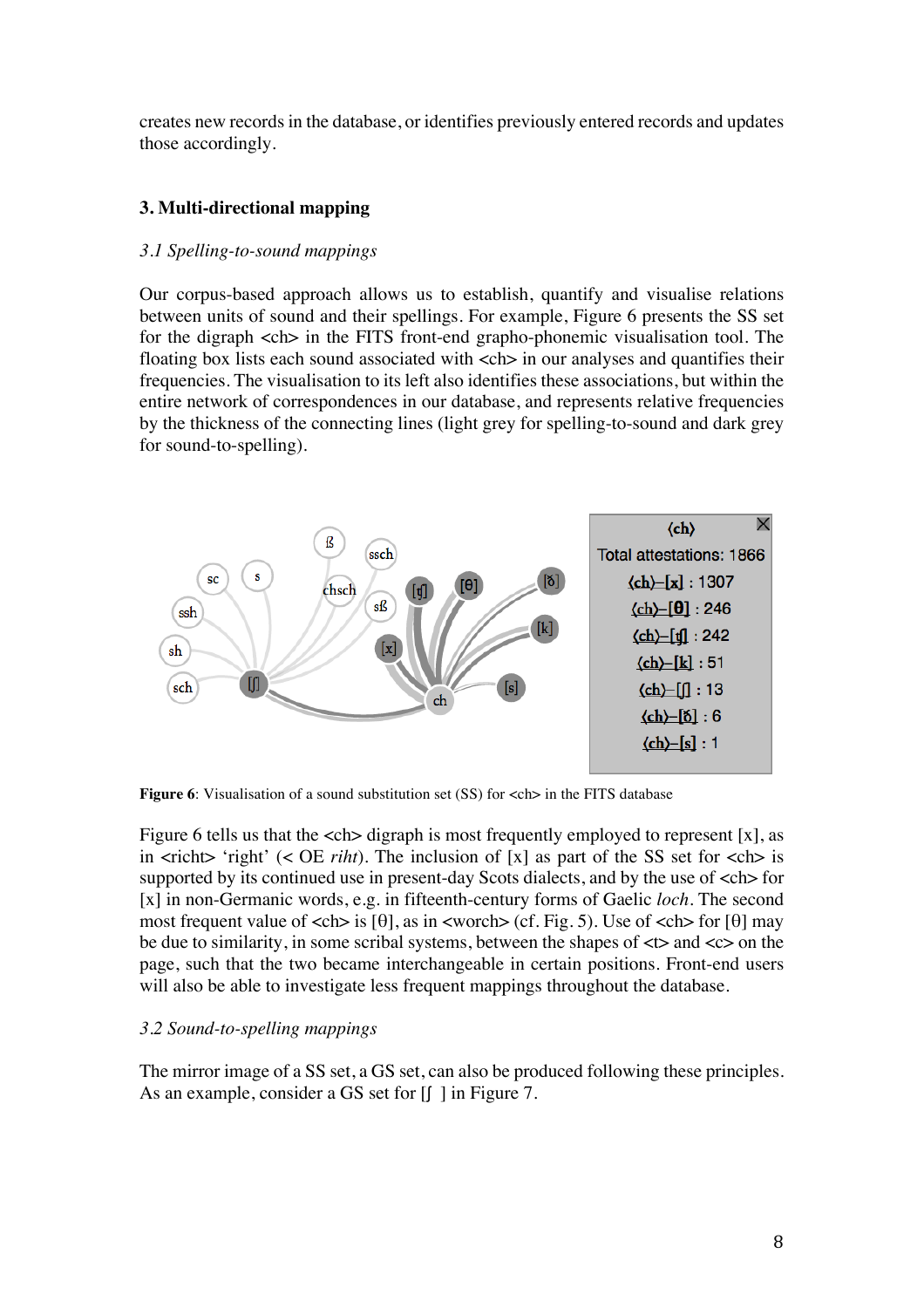

**Figure 7:** A graphemic substitution set (GS) for  $\left[\int \cdot \right]$  in the FITS database

The overwhelmingly preferred representation of  $\left[\right]$  as  $\langle$ sch $\rangle$  may be interpreted as a sign of incipient spelling standardisation in fifteenth-century Scots. The <sh> spelling, on the other hand, may be argued to carry hints of Southern English influence (Kniezsa 1997: 40), and competes with either  $\langle$ sch $\rangle$ , e.g. in  $\{\text{shilling}\}$ , or with  $\langle$ s $\rangle$ , e.g. in {sheriff} and {english}. We presume variation between <sch> and <sh> to have no phonological consequence, both graphemic sequences representing [ʃ ], but variation between <sch> and <s> may also indicate variation in the sound substance, i.e. between [ʃ ] and [s] (see Johnston 1997: 105). Here we follow the etymological category of the sound [∫], although further research into the matter will be required.

As the database grows, the grapho-phonological display tool changes dynamically, allowing the compilers to reassess the likelihood of individual mappings within a SS set (Figs. 6 and 7). The front-end user will be able to examine and reevaluate proposed GS and SS sets for the whole corpus and for individual texts, locations or time spans.

## **4. Conclusions**

The resources produced by the FITS project will enable users to trace orthographic and phonological developments – and their interactions – within the scope of the corpus, thus furthering our understanding of the features of the earliest attested Scots language. Key to this process is allowing end-users to interact dynamically with the data by:

- selecting specific sound, orthographic and grammatical environments,
- defining temporal and spatial domains for search results,
- tracing etymological sources morpheme-by-morpheme and sound-by-sound via a Corpus of Changes (under development),
- linking morphemes to associated entries in the online *Dictionary of the Scots Language* and *Oxford English Dictionary*,
- and accessing full texts.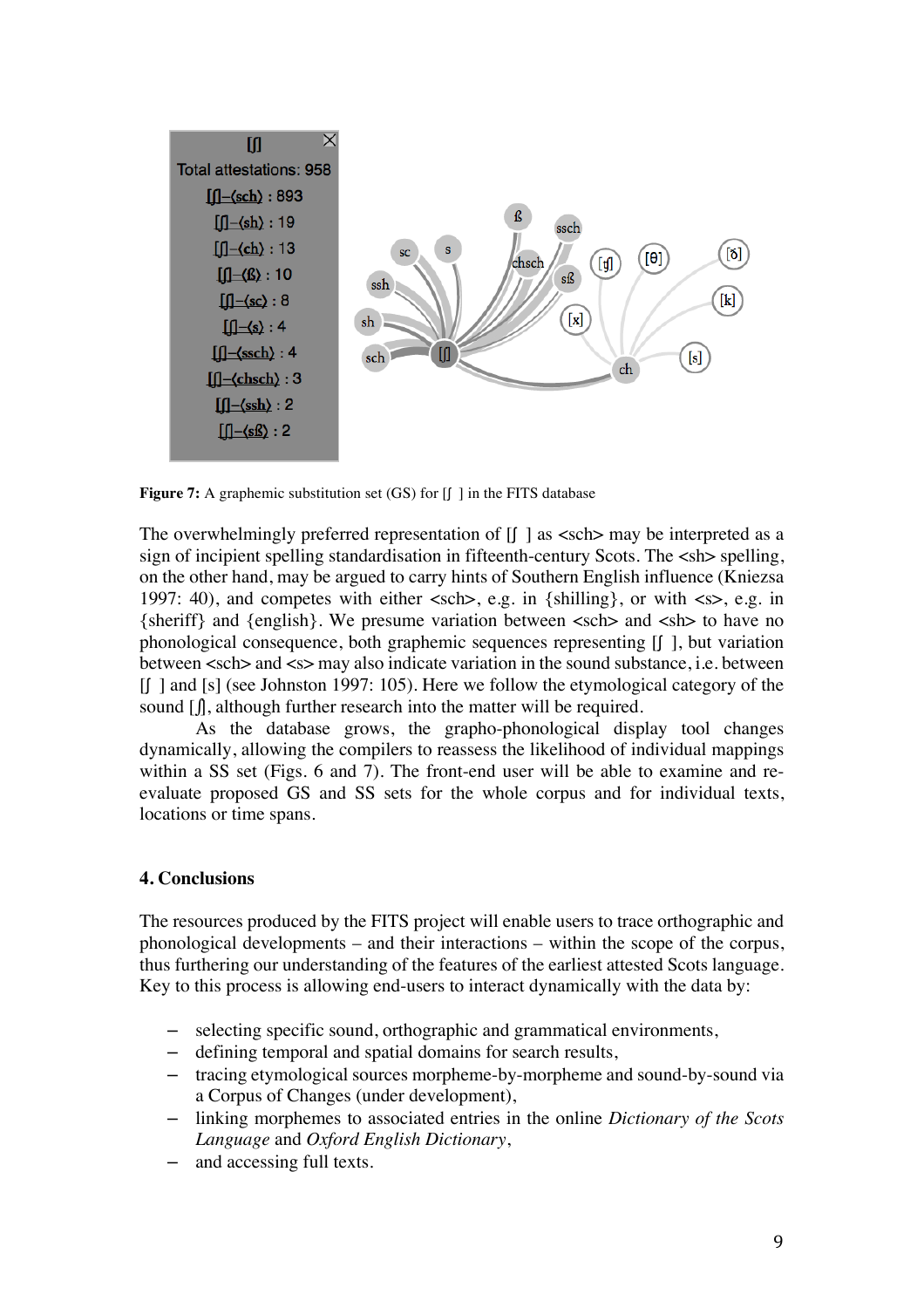FITS analyses are open to interpretation and re-evaluation, so we aim to provide users with a downloadable version of the complete database along with the relevant documentation. Other οutputs and visualisations will depend on the kinds of questions that users would like to ask independently of FITS, and on how they need to access the data, for example as maps, graphs or tables.

The introduction of the grapho-phonological parsing procedure is a major advance in the development of corpus linguistics, especially in the context of historical records. It facilitates the systematic investigation of spelling systems and their underlying phonological substance. At present, the process of data entry is still manual and labour-intensive but what we learn from it will help to develop automated solutions on a larger scale. The way we approach our data should be applicable to any historical sound system that pre-dates the standardisation of its spelling; that is, following the uniformitarian principle, we can expect that scribes and printers of other vernaculars also used structured systems with multilayered mappings, so the tool design and the general principles of FITS should be applicable in these other contexts. <sup>16</sup> In fact, the principles of grapho-phonological parsing ought to allow for a fresh look at uncodified orthographic systems representing indigenous and minority languages as well regional and social dialects today. A good testing ground would be the growing body of nonstandard spellings in online communication which seem to be produced ad-hoc but are far from random. Ultimately, the methods we have presented here are a novel way of finding the underlying systematicity and variation across sound systems as filtered through the medium of spelling practices.

#### References

- Aitken, A. J., & Macafee, C. 2002. *The Older Scots vowels: A history of the stressed vowels of Older Scots from the beginnings to the eighteenth century*. Edinburgh: Scottish Text Society.
- Alcorn, R., B. Molineaux, J. Kopaczyk, V. Karaiskos, B. Los and W. Maguire. 2017. 'The emergence of Scots: Clues from Germanic \*a reflexes' in J. Cruickshank and R. McColl Millar (eds.) *Before the Storm: Papers from the Forum for Research on the Languages of Scotland and Ulster triennial meeting, Ayr 2015*, pp. 1-32. Aberdeen: Forum for Research on the Languages of Scotland and Ulster.
- Archer, D. and J. Culpeper. 2003. 'Sociopragmatic annotation: New directions and possibilities in historical corpus linguistics' in A. Wilson, P. Rayson and T. McEnery (eds.) *Corpus linguistics by the lune: A festschrift for Geoffrey Leech*, pp. 37-58. Frankfurt a. Main: Peter Lang.
- Bann, J. and J. Corbett. 2015. *Spelling Scots. The orthography of literary Scots 1700-2000*. Edinburgh: Edinburgh University Press.
- Baron, A. and P. Rayson. 2008. 'VARD 2: A tool for dealing with spelling variation in historical corpora' in Proceedings of the Postgraduate Conference in Corpus Linguistics, Aston University, Birmingham, UK, 22 May 2008.
- Benediktsson, H. 1963. 'Some aspects of Nordic umlaut and breaking', *Language*, 39(3), pp. 409-431.
- Benskin, M. 1997. 'Texts from an English township in late medieval Ireland', *Collegium Medievale* 1-2, pp.91–170.
- Claridge, C. 2008. 'Historical corpora' in A. Lüdeling and M. Kytö (eds.) *Corpus linguistics: An international handbook*. Vol. 1, pp. 242-259. Berlin: Mouton de Gruyter.
- CoRD = Corpus Resource Database, http://www.helsinki.fi/varieng/CoRD/

<sup>&</sup>lt;sup>16</sup> One of our co-authors has received British Academy funding to adapt the FITS software to undertake a pilot study of early Middle English spelling systems using data from *A Linguistic Atlas of Early Middle English*, see further: www.amc.lel.ed.ac.uk/?page\_id=1692.